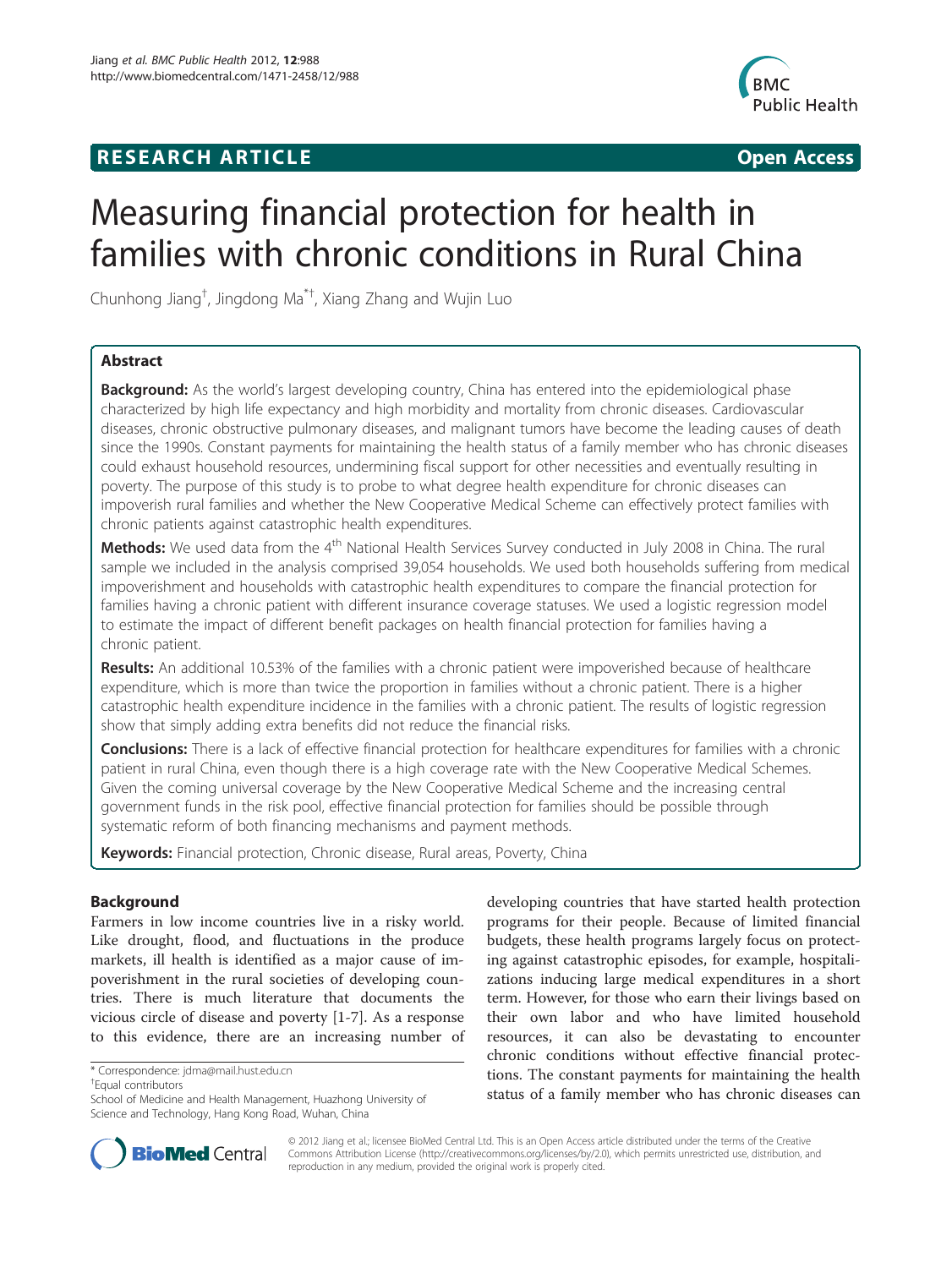exhaust household resources and eventually result in poverty [[8-17](#page-6-0)]. In the better-off developing countries, the shifting epidemiological phase characterized by increases both in life expectancy and prevalence rates of chronic diseases may pose great challenges to the existing health protection system. In China, cardiovascular diseases, chronic obstructive pulmonary diseases, and malignant tumors have become the leading causes of death for both urban and rural populations since the 1990s. The 4<sup>th</sup> National Health Service Survey (NHSS) in 2008 documented a 17.1% prevalence rate of chronic diseases in the sample populations of rural areas, which is 4.94% higher than as reported in 2003 based on the 3<sup>rd</sup> NHSS data. Such a rapid change in disease spectrum highlights the need for policymakers to reshape the health protection system already in place. After the collapse of the traditional health protection system in rural society, the majority of Chinese farmers were exposed unprotected to the uncertainty of medical care for about two decades. Medical spending increased the number of rural households living below the poverty line by 44%. It was not until the year 2003 that the Chinese government launched a new health protection plan for farmers - the New Cooperative Medical Scheme (NCMS), a voluntary medical insurance plan financed by the enrolled families, local governments and the central government. This plan drastically extended coverage to more than 90% of the rural population and was expected to achieve universal coverage by the end of 2010. Though subsidized heavily by the central government, the NCMS does not have a one-size-fits-all detailed plan for implementation across the country except for a couple of principles. Operated by county administrations, the NCMS benefit package and payment methods vary from area to area [[18-21](#page-6-0)]. Such institutional arrangements may offer flexibility in resource allocation and the opportunity for management innovation. Originally, the NCMS was designed to protect against catastrophic health spending, which meant it only covered for inpatient care. To meet the increasing need for chronic care and mediate the consequent economic impact to families, many NCMSs began to incorporate outpatient care insurance or combine it with a medical savings account. Some areas even offer a special reimbursement for patients having chronic diseases from certain conditions. However, we would argue that, because of the lack of high-quality administrative human resources at the county level, such arrangements would only be a result of goodwill rather than scientific, evidence-based policymaking. Based on the data of the latest National Health Services Survey in China, we will answer two questions in this paper: 1) to what degree health spending as a result of the existence of chronic diseases in families can impoverish them; and 2) whether the NCMS can effectively protect

families with chronic patients against catastrophic health expenditures.

## **Methods**

#### Data source

We used data from the 4<sup>th</sup> National Health Services Survey conducted in July 2008 in China. The National Health Services Survey is a cross-sectional survey organized by the Centre for Health Statistics and Information of the Ministry of Health in China. The survey sample adopted multi--stage stratified random sampling procedures and methods so that it could achieve maximum representation of the demographic and socioeconomic characteristics of the whole population. The rural sample that we included in this analysis comprised 39, 054 households; 13, 990 of them had at least one chronic patient. Data used in this analysis was permitted by China's Ministry of Health Statistical Information Center.

#### Definition of a chronic patient

A chronic patient is someone who was reported to have diabetes, hypertension, heart disease, malignant tumor, or chronic obstructive pulmonary disease diagnosed by doctors in the half year before the survey date. There are certain reasons why we confined chronic illnesses to these five disease clusters. First, they are the leading causes of death and the top prevalent diseases in the rural population in China. Second, we did not focus on one specific disease because many patients actually had one or more chronic co-morbidities. Third, focusing on the five major chronic diseases could reduce the heterogeneity of financial outcomes pertaining to health status, which may vary considerably from disease to disease.

#### Measuring financial catastrophe

Following the methodology used by the WHO healthcare financing program [\[22-25](#page-6-0)], we used two indicators to estimate financial protection for families with chronic patients: one was to calculate households below the poverty line after healthcare payments out of pocket; the other was to calculate the incidence of catastrophic health expenditure.

1) Defining the poverty line and household subsistence expenditure

A nondiscretionary amount of household financial budget needs to be allocated to basic sustenance in a society. We considered such nondiscretionary spending as the household subsistence expenditure. In our study, we used a food-based poverty line as the household subsistence expenditure. First, we identified households with food expenditure shares of the total household expenditure between the 45<sup>th</sup> and  $55<sup>th</sup>$  percentiles. Then, we used equation [\(1\)](#page-2-0) to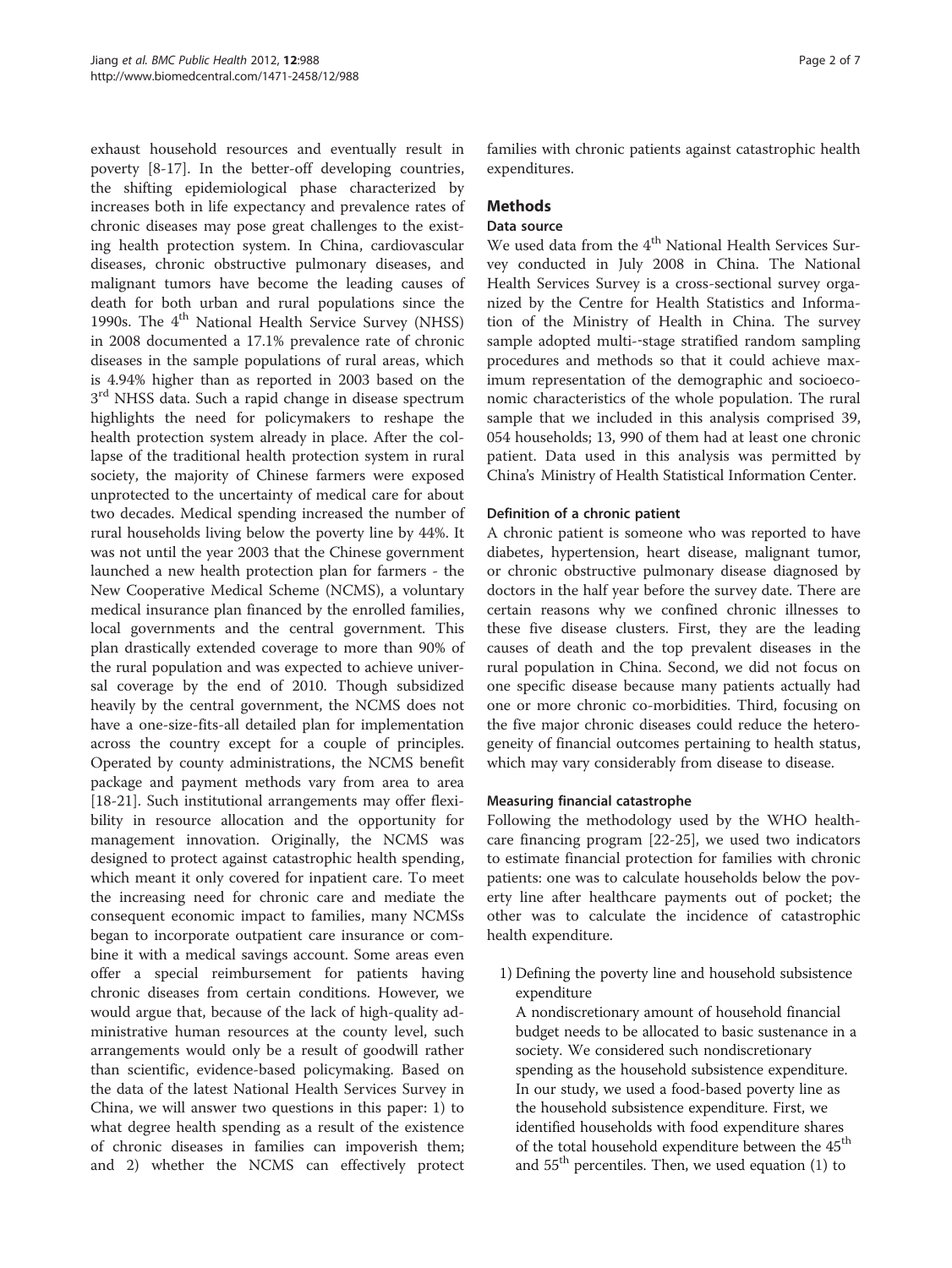$\lambda$ 

<span id="page-2-0"></span>calculate the household subsistence expenditure (hse).

$$
hse = \frac{\sum_{i=1}^{N} \frac{hf}{h s^{\beta}}}{N} h s^{\beta},
$$
\n(1)

where *hf* denotes household food expenditure; hs denotes household size;  $\beta$  is a coefficient for adjusting household sizes; and  $N$  is the number of households we identified. In this study,  $\beta$  was set as 0.56 according to an estimation based on a multicountries analysis.

2) Defining household capacity to pay Household capacity to pay reflects the freedom to allocate resources to consumptions beyond subsistence spending. We defined household capacity to pay as the total household expenditure net of subsistence spending. In some cases, households may report food expenditures less than subsistence spending. For such cases, we defined household capacity to pay as the total household expenditure net of food spending. Then, the  $i^{\text{th}}$  household's capacity to pay  $(c_i)$  can be calculated via equation (2)

$$
\begin{cases}\nc_i = he_i - hse \text{ if } hse \le hf_i, \\
c_i = he_i - hf_i \text{ if } hse > hf_i,\n\end{cases}
$$
\n(2)

where  $he_i$  denotes the  $i^{\text{th}}$  household's total expenditure;  $hf_i$  denotes the *i*th household's food expenditure.

3) Defining medical impoverishment Medical impoverishment refers to non-poor households becoming poor because of out-of-pocket health spending. We defined an indicator, t, which equals 1 when total household expenditure is equal to or larger than subsistence spending but household expenditure minus out-of-pocket health payment is smaller than subsistence spending, and 0 otherwise. Medical impoverishment households (mih) are calculated via Equation (3).

$$
mih = \sum_{i=1}^{N} t_i,
$$
\n(3)

where N is the sample size.

4) Defining catastrophic health expenditure Catastrophic health expenditure occurs when out-of-pocket health spending exceeds the threshold fraction of the household's capacity to pay. We used 0.2 and 0.4 as threshold fractions in our study, but will only report the results based on 0.4. We defined an indicator p to denote the incidence of

catastrophic health expenditure. Catastrophic health expenditure households (che) are calculated via equation (4).

$$
che = \sum_{i=1}^{N} p_i, \begin{cases} p_i = 1 \text{ if } {}^{oop_i}/{}_{ci} \geq 0.4 \\ p_i = 0 \text{ if } {}^{oop_i}/{}_{ci} < 0.4, \end{cases} \tag{4}
$$

where  $oop<sub>i</sub>$  is the out-of-pocket health payment of the  $i^{\text{th}}$  household.

#### Comparing the different types of insurance coverage

In our dataset, there were 842 households with a chronic patient not covered by any kind of NCMS. For those who were covered by NCMSs, in spite of diversities, their insurance coverage could be divided into 3 groups according to different benefit package designs. We summarize the features and proportions of these 4 kinds of insurance coverage in Table [1.](#page-3-0) In the CATA group, the insured are reimbursed only for hospitalization episodes, which is essentially catastrophic medical insurance. In the CATAplusA group, besides reimbursement for hospitalization episodes, the insured get reimbursement for out-patient care. But in this case, there is usually a fairly low ceiling on the total reimbursement a household can get. More than half of the sample households were in the CATAplusB group, in which the insured can get extra chronic care compensation when they have certain chronic diseases identified by the authorities, besides the benefit package in the CATAplusA group. The chronic care compensation is limited and covers only a small fraction of the total health spending of the eligible patients. We used both counts of households with medical impoverishment and of households with catastrophic health expenditures to compare the financial protection for families having a chronic patient with different insurance coverage statuses.

We used a logistic regression model to estimate the impact of different benefit packages on health financial protection for families having a chronic patient.

$$
\ln\left(\frac{\Pr(y=1|z)}{1-\Pr(y=1|z)}\right) = \delta z + \beta X + \alpha \tag{5}
$$

where  $y$  is a dummy variable on catastrophic health expenditure (CHE)  $(1, \text{ with } \text{CHE}; 0 \text{ without } \text{CHE}; z \text{ is a})$ dummy variable on family's insurance coverage statuses (3, with CATAplusB; 2, with CATAplusA; 1, with CATA; 0, uncovered) and δ is the coefficient of *z*; *X* is a vector of controlling variables including household income, areas, household size, household head's education and gender, etc.;  $\beta$  is a vector of parameters for X; α is a constant.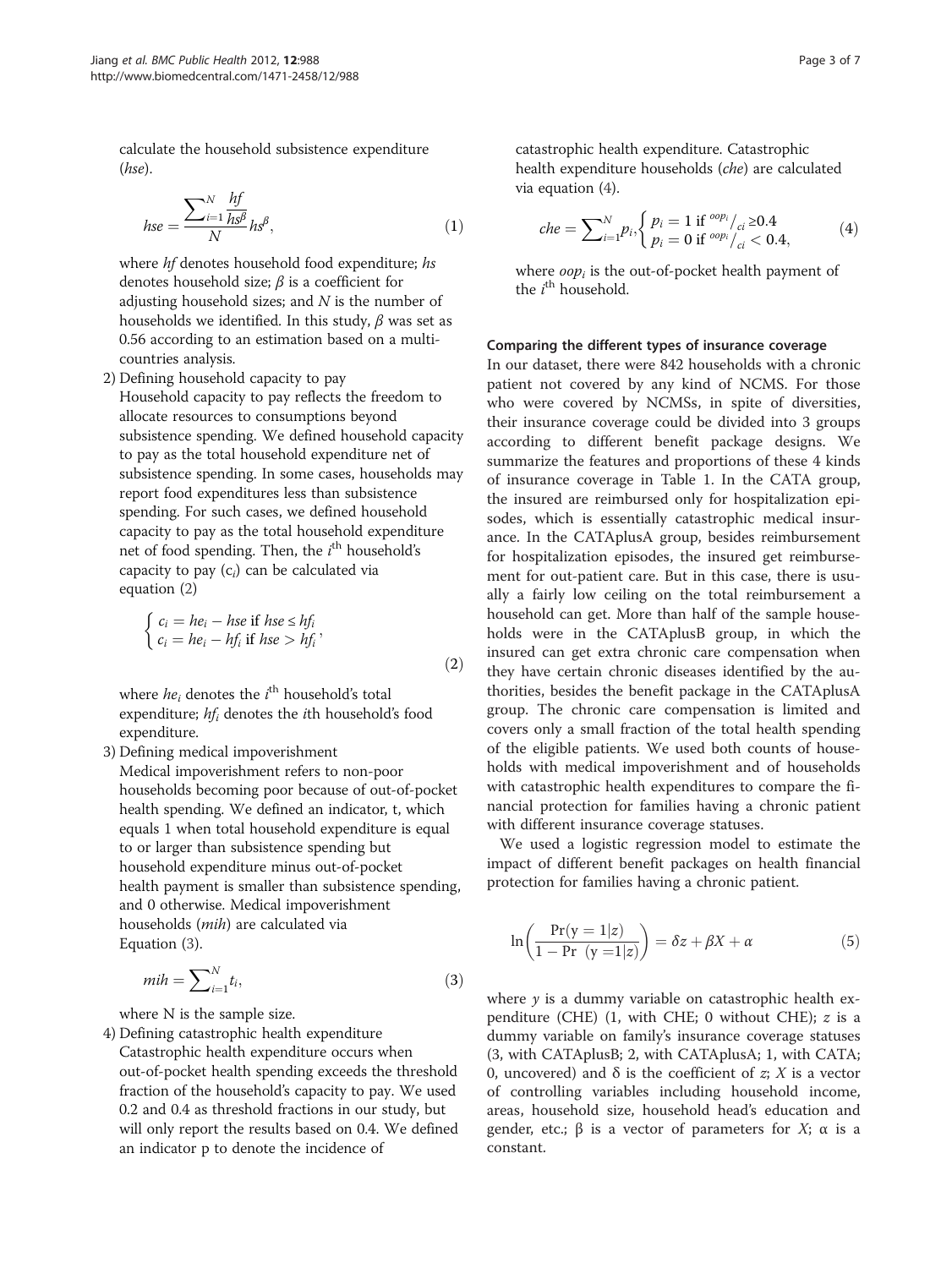<span id="page-3-0"></span>Table 1 Features and proportion of 4 insurance coverage types in sample areas in China, 2008

| Insurance<br>coverage | <b>Features</b>                                                                                                                                                         | Frequency | Percentage |
|-----------------------|-------------------------------------------------------------------------------------------------------------------------------------------------------------------------|-----------|------------|
| Uncovered             | Not covered by any kinds of<br><b>NCMSs</b>                                                                                                                             | 2.696     | 6.90%      |
| CATA                  | Catastrophic medical insurance                                                                                                                                          | 3,439     | 8.81%      |
| CATAplusA             | Catastrophic medical insurance<br>for inpatient care plus<br>compensation for outpatient<br>care                                                                        | 10,720    | 27.45%     |
| CATAplusB             | Catastrophic medical insurance<br>for inpatient care plus<br>reimbursement for outpatient<br>care; limited chronic care<br>compensation for certain<br>chronic diseases | 22.199    | 56.84%     |

# Results

According to our calculation based on the full rural household sample, subsistence expenditure per capita or the poverty line was 2432.64 yuan (approx. 355.13 USD in 2008). With this boundary line, 14.25% of the families with chronic patients were poor, compared with 15.63% of the families without chronic patients. However, after paying for health costs, 24.78% of the families with chronic patients were poor, compared with 20.79% of the families without chronic patients. For those who were not poor before health payments, the medical impoverishment incidence rate was much higher among families with a chronic patient than the rate among families without a chronic patient. Table 2 also shows that an additional 10.53% of the families with a chronic patient were impoverished because of paying for health costs, which was more than twice the proportion increase of the families without a chronic patient.

There was a higher catastrophic health expenditure incidence in the families with a chronic patient (Figure 1). The catastrophic health expenditure incidence rate varied from 41.86% in the poorest quintile of families with a chronic patient to 10.98% in the richest. The catastrophic health expenditure incidence rates in all families follow a highly regressive distribution. But the pattern in

Table 2 Effects of health spending on impoverishment in rural China, 2008

|                                                   | Total<br>families<br>sampled | Pre-payment<br>poverty<br>measure (%) | Post-payment<br>poverty<br>measure (%) | Percentage<br>point<br>change (%) |
|---------------------------------------------------|------------------------------|---------------------------------------|----------------------------------------|-----------------------------------|
| Families with<br>chronic<br>patients              | 13.990                       | 14.25                                 | 24.78                                  | 10.53                             |
| <b>Families</b><br>without<br>chronic<br>patients | 25.025                       | 15.63                                 | 20.79                                  | 5.16                              |



the families with a chronic patient was more serious. Figure 2 shows the medical impoverishment rate in those who were not poor before health payment. The existence of a chronic patient increased the risk of being impoverished in all income quintiles. The distribution of medical impoverishment was fairly regressive in terms of family income. Among families with a chronic patient in the lowest income quintile, the medical impoverishment prevalence was as high as 38.63%. But only 1.28% of families with a chronic patient in the highest income quintile were impoverished because of health spending. Higher income lessened the gap of medical impoverishment between families with and without a chronic patient. Obviously, the existence of a chronic patient induced larger expenditures on health among families in rural China. Although 94% of those families with a chronic patient in our sample were covered by NCMSs, the medical impoverishment and catastrophic health expenditure incidence were still high. Can NCMS coverage and different benefit designs make a difference for the families with chronic conditions in terms of financial protection? Table [3](#page-4-0) shows some counterintuitive results. In terms of poverty measurements, the lowest percentage change after payment for health expenses was in those who were not covered by any kind of NCMS. This result could be attributed to adverse selection in the NCMSs since the schemes are voluntary. However, in

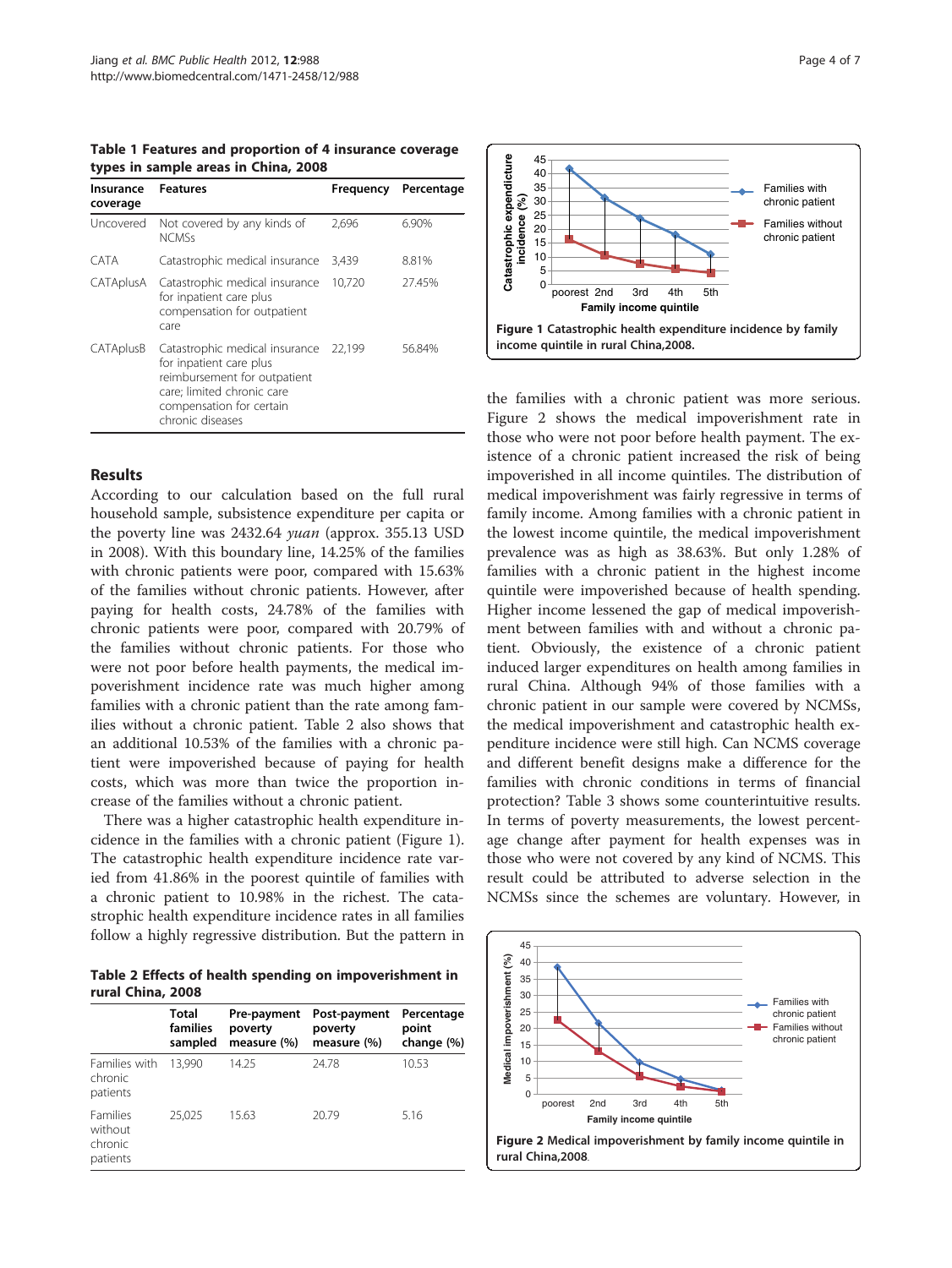<span id="page-4-0"></span>Table 3 Effects of NCMS on financial protection for families with chronic conditions

|             | Total<br>families<br>sampled | Pre-payment<br>poverty<br>measure (%) | Post-payment<br>poverty<br>measure (%) | Percentage<br>point<br>change (%) |
|-------------|------------------------------|---------------------------------------|----------------------------------------|-----------------------------------|
| Uncovered   | 842                          | 13.78                                 | 21.26                                  | 7.48                              |
| <b>CATA</b> | 1.135                        | 22.47                                 | 31.81                                  | 9.34                              |
| CATAplusA   | 3.661                        | 17.62                                 | 29.17                                  | 11.55                             |
| CATAplusB   | 8.352                        | 11.70                                 | 22.25                                  | 10.55                             |
| Total       | 13,990                       | 14.25                                 | 24.78                                  | 10.53                             |

the other three NCMSgroups, CATAplusA and CATAplusB offered weaker financial protection than did CATA, although those 2 groups were intended to meet the needs of chronically ill patients. It is worth noticing that the families only had the choice to enroll or not, but no choice of different benefit packages once they were enrolled. Table 4 illustrates the medical impoverishment by income quintile under the different insurance coverage statuses. On average, the weakest group for financial protection was CATAplusA, in which 14.18% of the non-poor families became poor after health care payments. But for the lowest income quintile, the weakest group for financial protection was CAT-AplusB, in which 43.99% of the non-poor families became poor after health care payments. On the contrary, CATA provided the weakest financial protection for families in the highest income quintile. Table 5 shows the results of logistic regression. After controlling for household size, income, gender of household heads, education level of household heads, family member selfperceived illness in the previous 14 days, hospitalization episodes in the previous 1 year, and member clinical visits in the previous 14 days, families in the CATAplusB group still had excess risk (OR: 1.342; 95%CI: 1.105, 1.631) for encountering catastrophic health expenditures compared with families uncovered by NCMSs. CATA offered significant financial protection against catastrophic health expenditures compared with the uncovered group (OR: 0.748; 95%CI: 0.575, 0.972). And

Table 4 Medical impoverishment rate (%) by income quintiles under different insurance coverages in rural China, 2008

|        | Family income uncovered CATA CATAplusA CATAplusB<br>(yuan) |       |       |       |       |
|--------|------------------------------------------------------------|-------|-------|-------|-------|
| lowest | <6500                                                      | 37.21 | 41.01 | 4149  | 43.99 |
| 2nd    | $>= 6500$                                                  | 17.57 | 2429  | 26.49 | 19.92 |
| 3rd    | $>=10000$                                                  | 773   | 9.33  | 946   | 9.13  |
| 4th    | $>=15000$                                                  | 179   | 439   | 4.52  | 4.59  |
| 5th    | $>=23000$                                                  | 0.46  | 114   | 1.07  | 0.93  |
| Total  | ۰                                                          | 8.68  | 13.01 | 1418  | 11.79 |

Table 5 Effects of different insurance coverage on catastrophic health expenditure for families with chronic conditions

|                                               | OR                                    | Std.<br>Err. | z         | P     | [95% Conf.<br><b>Intervall</b> |       |  |
|-----------------------------------------------|---------------------------------------|--------------|-----------|-------|--------------------------------|-------|--|
| Household size                                | 0.831                                 | 0.015        | $-10.480$ | 0.000 | 0.803                          | 0.860 |  |
| Household income                              | 0.999                                 | 0.000        | $-8.660$  | 0.000 | 0.999                          | 0.99  |  |
| Insurance coverage                            | Reference group: uncovered            |              |           |       |                                |       |  |
| CATA                                          | 0.748                                 | 0.100        | $-2.170$  | 0.030 | 0.575                          | 0.972 |  |
| CATAplusA                                     | 1.174                                 | 0.122        | 1.540     | 0.123 | 0.957                          | 1.440 |  |
| CATAplusB                                     | 1.342                                 | 0.133        | 2.960     | 0.003 | 1.105                          | 1.631 |  |
| household head Gender                         | 0.973                                 | 0.064        | $-0.410$  | 0.680 | 0.856                          | 1.106 |  |
| <b>Education level of</b><br>Household head   | reference group :never went to school |              |           |       |                                |       |  |
| Primary school                                | 0.849                                 | 0.050        | $-2.770$  | 0.006 | 0.756                          | 0.953 |  |
| middle school                                 | 0.677                                 | 0.046        | $-5.750$  | 0.000 | 0.593                          | 0.774 |  |
| College or above                              | 0.575                                 | 0.060        | $-5.280$  | 0.000 | 0.469                          | 0.706 |  |
| member's self perceived<br>illness in 14 days | 1.002                                 | 0.058        | 0.030     | 0.976 | 0.895                          | 1.121 |  |
| Hospitalization Episode                       | 4.155                                 | 0.202        | 29.340    | 0.000 | 3.777                          | 4.569 |  |
| Located areas                                 | reference group : western China       |              |           |       |                                |       |  |
| central China                                 | 0.904                                 | 0.054        | $-1.680$  | 0.094 | 0.804                          | 1.017 |  |
| eastern China                                 | 1.031                                 | 0.064        | 0.500     | 0.617 | 0.914                          | 1.164 |  |
| member's clinic visit<br>in 14 days           | 1.521                                 | 0.077        | 8.300     | 0.000 | 1.378                          | 1.679 |  |

CATAplusA had slightly negative impacts on protecting families with a chronic patient from catastrophic health expenditure (OR: 1.174; 95%CI: 0.957, 1.440), although not statistically significantly.

#### **Discussion**

The prevalence of chronic diseases in rural China is quite high now. And the figure is projected to be higher in future because of the accelerating population aging process induced by the one –child policy in China. Chronic diseases not only have severely negative impacts on patients' quality of life, but also cause great losses of welfare to their families. Although the economic consequences of chronic diseases for a family are beyond the direct medical costs, sufficient financial protection against constant outlays for maintaining the health status of a chronic patient is critical for families to avoid poverty or to rebound from it. In our sample, more than 1/3 of the families had at least one chronic patient. Our results show that those families were at higher risk to be impoverished or experience catastrophic health expenditure than the families without a chronic patient. A lower pre-payment poverty rate among families with a chronic patient indicates that they would have been better off if there had been no chronic conditions. Health spending reversed the distribution of poverty between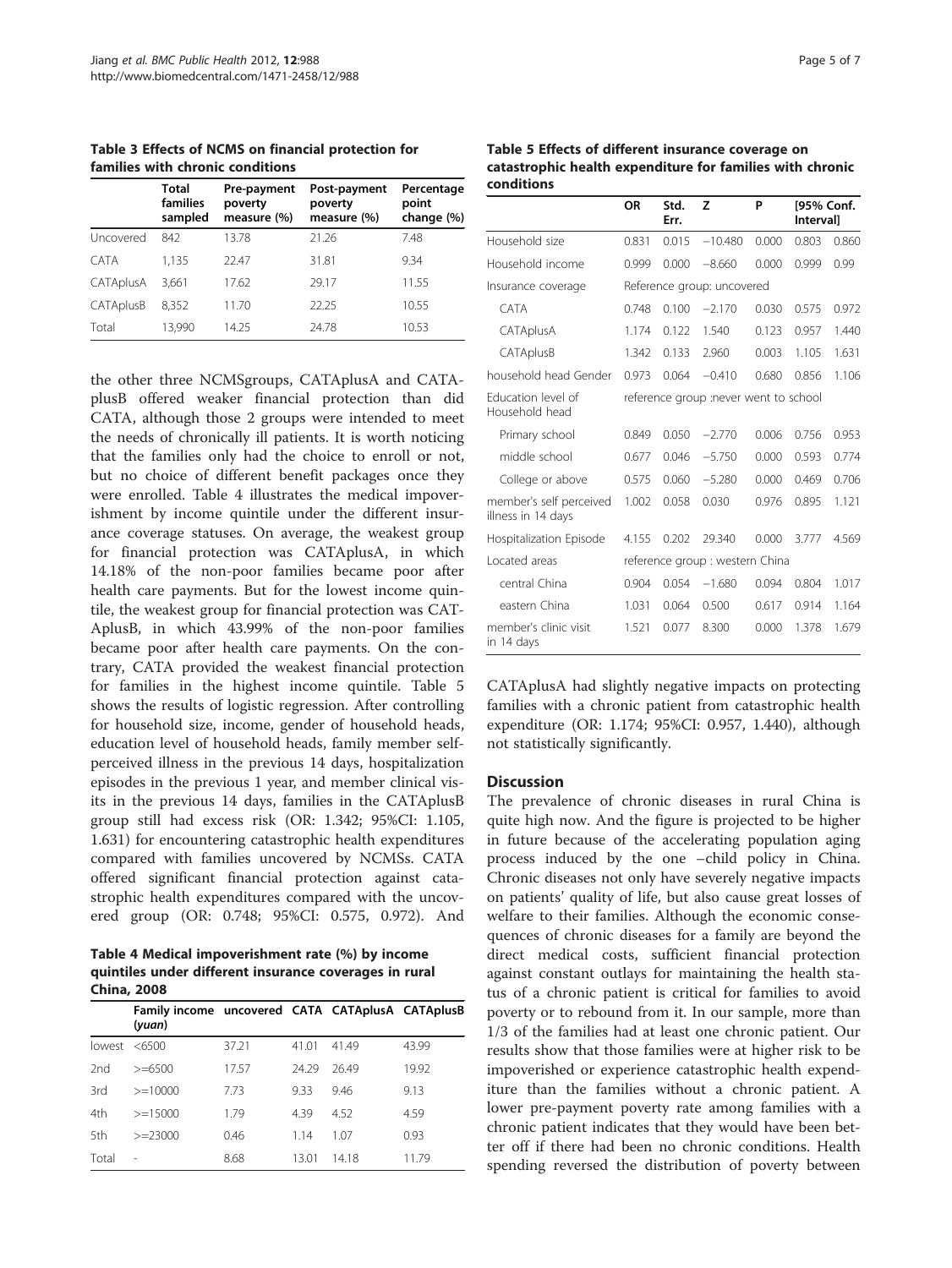families with or without a chronic patient. For both the families with and without a chronic patient in rural China, the distribution of medical impoverishment and catastrophic health expenditure were regressive in terms of family income. However, such a regressive distribution pattern was much more serious in families affected by chronic diseases. The non-poor families with a chronic patient in the lowest family income quintile were 30 times more likely than those in the highest family income quintile to be impoverished because of health spending. Those who had less family income were more likely to be afflicted by catastrophic health expenditures. Considering the long term effects of chronic diseases, such a regressive distribution indicates that the poorer families with chronic conditions would face a dilemma to either let the health spending squeeze out subsistence spending or to restrict their chronic patient from access to essential healthcare, both of which eventually lead to devastating impacts on livelihood security. Given that more than 94% of the sampled families were covered by the New Cooperative Medical Schemes, these should have offered a certain financial protection for the families with a chronic patient. However, our results show that the families covered by NCMSs were at higher risk to be impoverished than the uncovered. Given the possibility of adverse selection in the voluntary insurance schemes, or that some of the uncovered may be rich enough to self-insure, the credibility of this result may be undermined by these potential selection biases. Nonetheless, this is consistent with other reports of the impact of NCMS [\[26-30](#page-6-0)]. For instance, Wagstaff and Lindelow found that health insurance in China increases the risk of high and catastrophic spending using probit regression models based on the data of China Health and Nutrition Survey. Wagstaff and Lindelow reported in another study that the NCMS had not reduced out-‐ of-‐pocket spending for either outpatient or inpatient visits. Our results also indicate that simply adding extra benefit packages to catastrophic medical insurance does not necessarily result in more effective financial protection. Winnie Yip and William Hsiao argued that the weak performance of NCMSs in financial protection could be largely attributed to ignorance of the high prevalence of chronic diseases and of the corresponding medical expenditure pattern in policy design. Adding extra insurance for outpatient care or compensation for chronic care of certain diseases should have been a response to such arguments. But these decisions were largely made by administrators at a county level, who are in lack of specific knowledge in designing health financing system. The corresponding policy change could not be delivered in a systematic way. Without consonance of payment reform and effective disease management, the effect of an extra benefit package for chronic

patients will be decoupled by moral hazard or other sequent behavior changes on both supply and demand sides. There are several limitations of our study in terms of policy implications. First, although our study has roughly shed light on how different benefit package designs potentially affect financial protection for families with a chronic patient in rural China, methodologically it is not a strict evaluation of the effectiveness of the new cooperative medical schemes. There are likely to be selection biases in our study. However, this limitation may be mitigated to some extent by the high enrollment rate in our sample. Second, our dataset does not contain information on the behaviors of patients and physicians. We cannot provide empirical evidence that behavior changes lead to overuse and cost inflation which could explain the excess financial risk in more generous benefit packages. Third, our data come from a cross-sectional survey so that we cannot take into account poverty dynamics caused by the long-term effects of chronic diseases.

#### Conclusions

In summary, there is a lack of effective financial health protection for families with a chronic patient in rural China, even though there is a high coverage rate with the New Cooperative Medical Schemes. Driven by the high prevalence of chronic disease and the desire for a better quality of life, the demand for chronic care will be consistently increasing. This would be a great challenge for the effectiveness and sustainability of the rural health insurance system in China. Given the coming universal coverage of NCMS and the increasing central government funds in the risk pool, effective financial protection for families should be provided through systematic reform of both financing mechanisms and payment methods.

#### **Abbreviations**

NCMS: The new cooperative medical scheme.

#### Competing interests

The authors declare that they have no competing interests.

#### Authors' contributions

Study concept and design: CJ and JM. Statistical analysis: CJ, JM, XZ and WL. Analysis and interpretation of data: CJ, JM, XZ and WL.Draft of the manuscript: CJ and JM. Critical revision of the manuscript for important intellectual content:JM and CJ.Administrative, technical, and material support: JM and CJ. Study supervision: JM. All authors read and approved the final manuscript.

#### Acknowledgments

This project was conducted with the support of National Natural Science Foundation of China(70803014). Thanks for the support of China Medical Board and Statistical Information Center of Ministry of Health for providing data.

Received: 3 July 2012 Accepted: 12 November 2012 Published: 16 November 2012